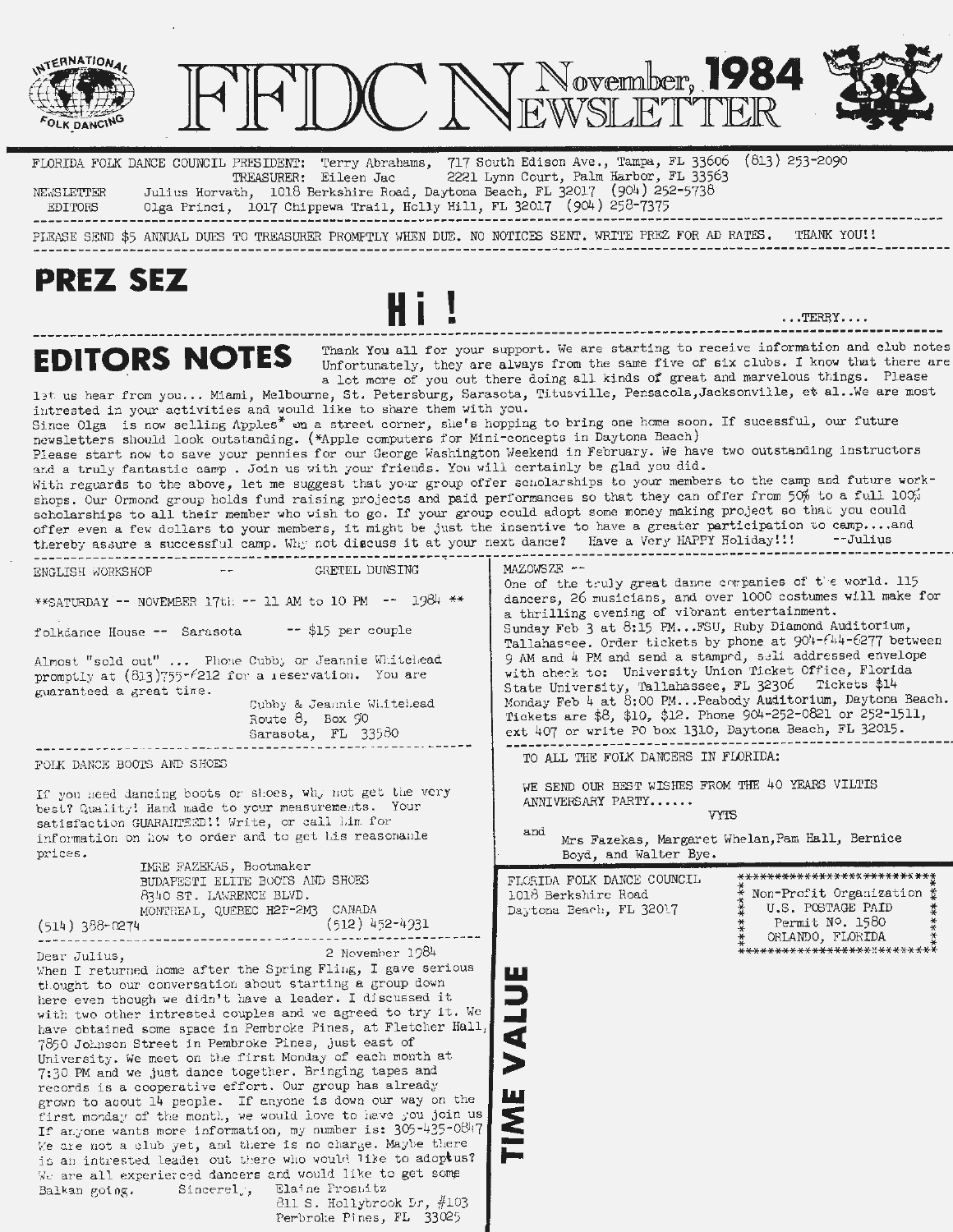# **Dobrudzanska Reka**

(Bul garia)

Camille Brochu, of Montreal, learned Dobrudzanska Reka (doh-bruh-SHAHN-skah RUH-kah) from "Ansamble Sredec," in Sofia, Bulgaria during the summer of 1968. The dance as learned by Mlle. "rochu was choreographed for and performed only by women. However, Dobrudzan men also dance rekas -- a generic term referring to dances which invlove hand movements.<br>"Reka" translates to "hands." Yves Moreau presented the dance at the 1968 Kolo Festival, San Francisco, Cal

- RECOHD: FORMATION: STEPS:  $XOPO X-319A (45)$ . Must be slowed down.  $2/4$  meter W only in short lines of 6 to 8 dancers. Hands joined at shoulder level, "W" position. Hands back near shoulders, not pushed forward. Face slightly R of center, weight on L foot. BASIC STEP (1 meas to complete): With a preparatory lift on ball of L ft, step on ball of R ft (ct 1); take wt on full R ft as L full ft stampe; beside R, botli knees bent (ct&); repeat with opp ftwk, i ncluding preparatory lift (cts 2,&). Throughout dance the Basic Step always begins by stepping onto R ft for ct 1 of meas involved. There is more emphasis on lift of body from ball of supporting ft then in covering distance . Body bends from waist twd side of stamping ft -- the head and shldrs tip from side to side as a result of bending at the waist. The hands remain in orig pos -- do not pump up and down. The emphasis of the steps is more vertical than horizontal; the ball of the ft contacts the floor first. However, the stamps are firm and done with full ft.
- SrYLING: The W of Dobrudza dance with simplicity and calmness and, at the same time, exhibit strength and firmness. There is contrast throughout the dance between soft lyricism and sharp, quick, strong movements. The W occasionally shout in a high-pitched voice "ju-ju-ju-ju-ju-ju-ju-ju-in," stressing the 7th shout (yew).
- ~easures INTRODUCTION. No action.
	- I. ENTRANCE. This Fig is never repeated.
- $1 16$ With  $16$  Basic Steps move in LOD.
	- II. SOLO.

Release hands, put fists on hips (do not break wrists), face ctr, use Basic Step throughout. The area of movement is confined within a radius of a normal-sized step from the starting point  $(R, L, fwd,$  or back) in a <sup>c</sup> ontinuous, smooth, flowing manner. The sharp angles indicated by the line drawings are specific only **as** points of reference . The points of the symbols indicate direction of facine.

meas 2

- 1 During the preparatory lift, beg to turn  $\frac{1}{k}$  CW and end facing LOD (cts 1,&); move twd ctr L shldr leading (cts  $2,8$ ).
- $\circ$ Retrace steps.
- 3 Turn  $\frac{1}{n}$  CCW and move twd ctr, R shldr leading (cts 1,&); turn to face twd ctr and move to L (cts 2,&).
- $\dot{\iota}_{\downarrow}$ Retrace steps, but turn to face RLOD on ct 2.
- 5-16 Repeat meas  $1-4$ , 3 more times  $(4 \text{ in all}).$  Each repeat of meas 1, ct 1 involves a  $\frac{1}{2}$  turn CW to face LOD.
	- III. MOVING SIDEWARD. Join Lands down at sides, elbows locked. Face ctr exactly, but move LOD.
- 1 Step R to R, arms thrust bkwd (ct 1); step on L across in front of R, arms brought fwd but not high (ct &); repeat for cts 2, &.
- 2 Step on R to R, arms thrust bkwd(ct **1 );** stamp L beside R, no wt, arms fwd (ct&); step on L to L, arms thrust bkwd (ct 2); stamp R beside L, no wt, arms fwd (ct &).
- 3-16 Repeat meas  $1-2$ , 7 more times  $(8 \text{ in all})$ . The arm swings are short, tense, and strong; elbows remain locked.
	- IV. MOVING FORWARD .
- 1-2 Face ctr and move fwd with 2 Basic Steps. Arms swing fwd on ct 1, bkwd on ct 2 and are much more relaxed than in Fig III. Head tips from side to side (same side as stamping ft), but this action must be natural and is achieved only after great familiarity with ftwrk, arm motions, and mood of dance.
- 3 Hop on L, simultaneously raising hands up at about  $45^{\circ}$  angle from shldr (ct 1); stamp R beside L, no wt (ct &); leap onto R in place  $(ct 2)$ ; stamp L beside R, no wt  $(ct  &).$
- 4 Leap onto Lin place (ct l); stamp R beside L, no wt (ct&); stamp Ragain, no wt, bring hands down sharply to  $"\mathbb{W}"$  pos (ct 2).
- $5-16$ ... Repeat meas  $1-4$ , 3 more times (4 in all). Always move fwd twd ctr on first two meas of the Fig.
	- V. BASIC AND STAMPS.
- $1 2$ With hands raised high, elbows fairly straight, face R of ctr, move in LOD with one Basic Step. Turn to face I of ctr, move bkwd in LOD with ine Basic Step. Bring hands sharply to "W" pos on & of ct 2.
- 3 Turn to face R of ctr and move in LOD with ine Basic Step. Push hands up, fwd, swing down and bkwd on cts  $1, 2;$  swing fwd (not high) (ct &).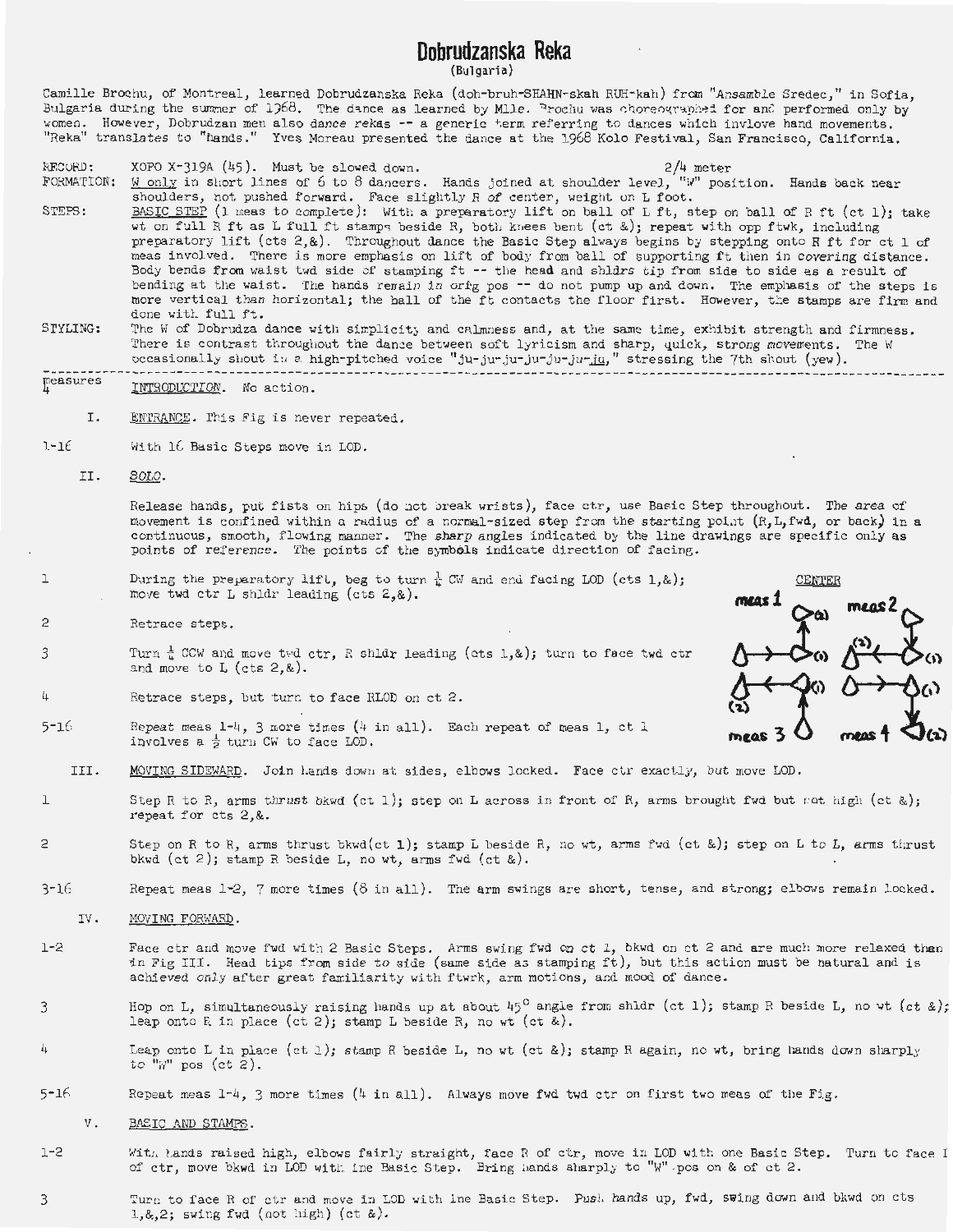- 4 Stamp R beside L, no wt, arms thrust bkwd (ct 1); arms fwd (ct &); repeat for cts 2,&. Arm motions are again slarp and tense as in Fig III.
- $5 16$ Repeat meas  $1-4$ , 3 more times  $(4$  in all).

VI. FINALE.

- 1 Face ctr and move fwd with one Basic Step. Arms swing fwd on ct 1, bkwd on ct 2 with soft motion as in Fig IV.
- 2 Step bkwd on R (ct 1); close L to R (ct &); step fwd on R (ct 2); scuff L heel fwd, rising on ball of R ft  $(ct<sup>2</sup>)$ . Arms swing rythmically as in meas 1 (fwd on ct 1, bkwd on ct 2). On "scuff" arms begin to come up fwd.
- 3 Turning to face slightly L of ctr, step on L to L, hands high (ct 1); stamp R beside L, no wt, bring hands sharply to "W" pos (ct &); facing ctr, step bkwd onto ball of R ft, knee straight (L ft stays in place and may turn in slightly as body turns to face ctr), extend arms fwd at shldr level, elbows almost straight (ct 2); hold (ct &). There is no exaggerated movement of arms or head. Total wt is on ball of R ft on cts 2,&.
- $\mathbf{h}$ Take wt on L ft in place, hands start to come back to "W" pos (ct 1); stamp R beside L, no wt, hands in "W" pos (ct 2); hold  $\log$  (ct  $\frac{1}{2}$ ; hold (ct  $\&$ ). The hand motions are short and sharp.
- $5 16$ Repeat meas  $1-4$ , 3 more times  $(4$  in all).

#### Dance repeats from Fig II.

Notes by Virginia Wilder in collaboration with Camille Brochu, August, 1972, Ben Lomond, CA. Reviewed with Yves Moreau at Kolo Festival, San Francisco, 1976, and approved by him. \*\*\* FOLK DANCE FEDERATION OF CALIFORNIA DANCE RESEARCH<br>COMMITTEE <u>LET'S DANCE</u> MAY/JUNE 1983<br>RESEARCH MAY/JUNE 1983<br>RSVP: **for a maximum in the CONGRATULATIONS : : !** RSVP:<br>We have been asked to print a list of where you can purchase A hearty congratulation to SHERMAN SLONE who received his<br>folk dance books, records, and tapes. It will appear in the, Doctoral dogree this month. Hopefull folk dance books, records, and tapes. It will appear in the Doctoral degree this month. Hopefully he will join his next issue. -ed. | wife, Eileen (our treasurer), for regular folk dancing again.

BBB8B BBBB8B BBBB i,BBBBRBll

## **VA'AKOV EDEN CELEST DIPIETROPAO** ISRAELI I TALIAN I TALIAN I TALIAN I TALIAN I TALIAN I TALIAN I TALIAN I TALIAN I TALIAN I TALIAN I TALIAN I T

## **f ebrua ry 15-18, 1985**

### **George Washington's Birthday Weekend Camp**

We will be dancing in the same beautiful camp as last year -- Camp Ocala located between Ocala and Ormond Beach off of SR 19 on Lake Sellers. The cabins are individually heated and air-conditioned, with two bathrooms in each. Remember, the dance floor is not wood, but an expensive cushioned surface made to be easy on the feet. Please don't wear spiked heels or anything that will scratch the floor.

Here is the price list for this year's camp.

## PLEASE REGISTER EARLY !!!!!!

| TOTAL PACKAGE:                                                                        | مه |                          |                                          |                             |                        |                                            |                                       |                                       | Sponsored By Florida: Folk Dance Council |
|---------------------------------------------------------------------------------------|----|--------------------------|------------------------------------------|-----------------------------|------------------------|--------------------------------------------|---------------------------------------|---------------------------------------|------------------------------------------|
| FFDC members $\uparrow$ 85<br>Non FFDC members $\frac{1}{3}$ 90                       |    |                          |                                          |                             |                        |                                            |                                       | ζđ                                    |                                          |
| PARTIES ONLY:<br>Friday, Saturday, or Sunday. $\ldots$ , $\ldots$ , $\updownarrow$ 10 |    |                          |                                          |                             |                        |                                            |                                       | es                                    |                                          |
| 1 FULL DAY:                                                                           |    |                          |                                          | <b>BRAAAAH</b>              |                        |                                            | 555975                                | partic<br>ances                       |                                          |
| Includes breakfast, lunch, dinner \$25                                                |    | ∗⊧                       |                                          |                             |                        |                                            |                                       | ದ                                     |                                          |
| 1. FULL DAY WITH PARTY:<br>Saturday or Sunday $\ldots$ ,  \$35                        |    | 딥                        | <b>FFDC</b>                              |                             |                        |                                            |                                       | dance<br>evening dano<br>our favorite | <b>COMMENTS</b>                          |
| 2 DAYS AND 1 NIGHT:<br>Saturday, Saturday night, Sunday \$ 65                         |    |                          | non-men<br>member<br>$\mathtt{appL}_J$ ) | Saturda<br>Friday<br>Sunday | Saturda<br>unday<br>tΩ | PARTY<br>Saturd<br>cΩ                      |                                       | <b>znok</b>                           | 自<br>[1]                                 |
| EARLY DEPARTURE:<br>Leaving anytime Sunday $\ldots$ $\ldots$ subtract \$ 10           |    |                          | all that<br>PACKACE                      | <b>ZTNO</b>                 | DAY                    | HLIM<br>$\mathop{\rm {\bf DA}}\nolimits Y$ | <b>3 1 NIGHT</b><br>DEPARTURE         | the<br>$\mathbb{R}^2$<br>⊸∿พ          |                                          |
| OVERNIGHT:<br>Any night. \$ $5$                                                       |    |                          | check<br>TOTAL                           | PARTY                       | FULL<br>$\overline{a}$ | <b>FULL</b><br>$\overline{ }$              | 2 DAYS 1 M<br>EARLY DEPA<br>OVERNIGHT | prepare<br>a list<br>ENCLOSED<br>₿    | REQUIREMENTS                             |
| For special scheduling, call Terry Abrahams (813)253-2090                             |    |                          | $rac{6}{\pi}$                            | $\ast$                      |                        | $\ast$                                     | * * *                                 | submitting<br>9                       | 님                                        |
| Please make checks payable to TERRY ABRAHAMS<br>Tampa FL 33606<br>717 South Edison    |    | MME(S)<br><b>ADDRESS</b> | है                                       |                             |                        |                                            |                                       | TOTAL<br>Help                         | SPECIA                                   |